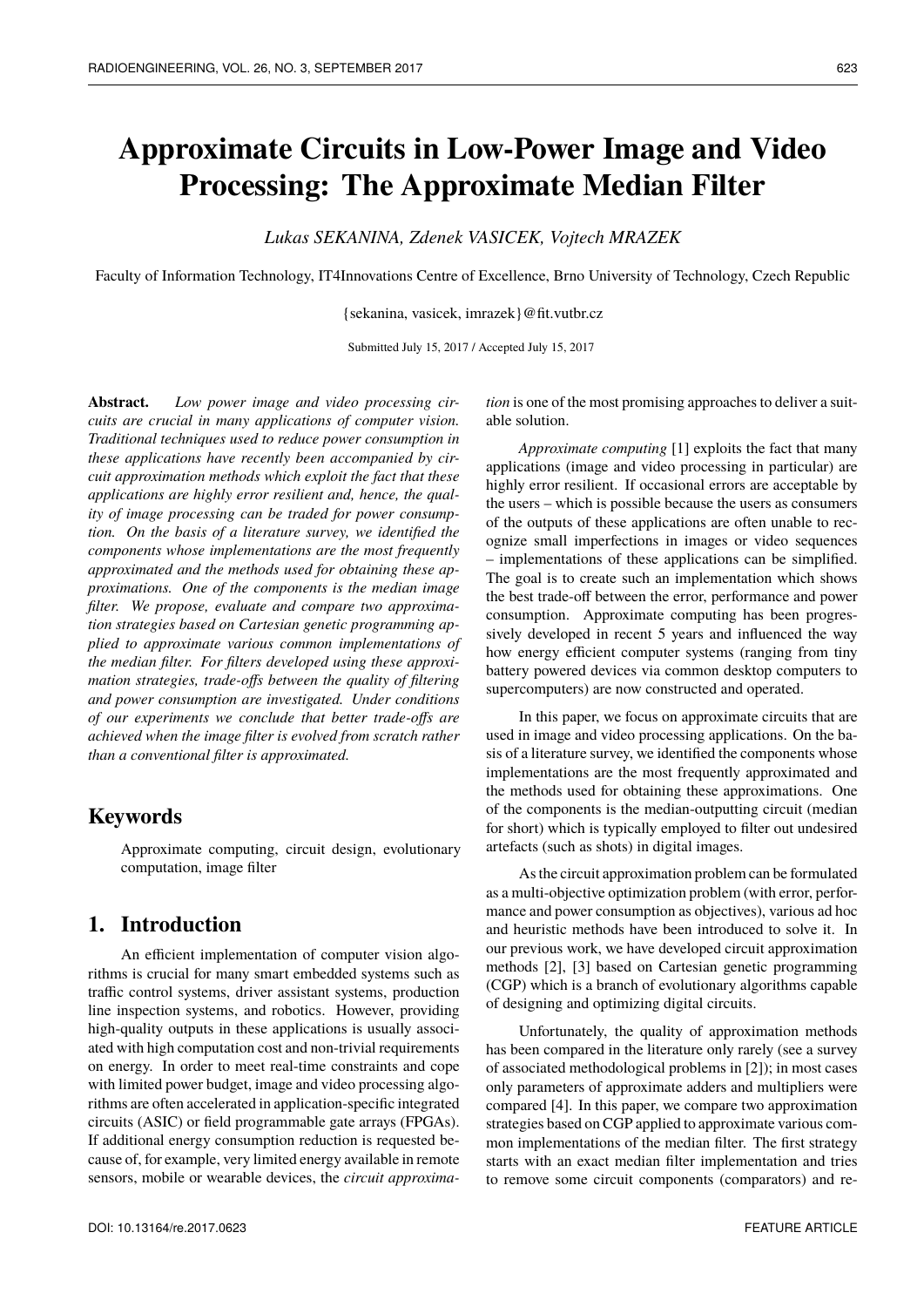connect the remaining ones in such a way that the error of filtering is minimized. The second strategy employs CGP to evolve the image filter from scratch; only on the basis of the training data supplied during the evolution. The goal is to demonstrate how different approximation strategies can influence the trade-offs that are obtained between the quality of filtering and power consumption for target circuits.

The rest of the paper is organized as follows. The research area of approximate computing is introduced in Sec. 2. Section 3 deals with a survey of circuits that were approximated for purposes of power consumption reduction in image and video processing applications. Various aspects of the approximation strategies used to obtain desired approximations have been analyzed. Section 4 is devoted to our case study – approximate circuits for image filtering. We present conventional implementations of image filters, CGP as the method used to perform desired approximations and two different approximation strategies based on CGP. Results are summarized in Sec. 5. Conclusions are given in Sec. 6.

# **2. Approximate Computing**

The concept of approximation has been well established in computer science and engineering for decades. For example, a paper with the title "Approximate signal processing" was published in 1997 [5]. However, new problems emerged in the last decade that stimulated new research in applying approximation techniques, but in a slightly different context than before.

In particular, problems with high power density of integrated circuits led to the end of Dennard scaling, i.e. simultaneous doubling the number of transistors on a chip, increasing operation frequency and reducing Vdd have no longer worked together. The coming era of "dark silicon", when many transistors are available on a chip, but cannot be used at the same time on high operating frequency because of thermal issues, has forced us to rethink the basic design principles of computer-based systems [6]. As conventional power reduction techniques such as dynamic voltage-frequency scaling and power gating do not scale sufficiently and alternative post CMOS technologies are not widely adopted, the only solution seems to be to relax the requirement on precise computing across the computer stack.

In approximate computing, the requirement of exact equivalence between the specification and all implementations levels is relaxed in order to reduce power consumption or improve other system parameters such as performance [1], [7].

The approximation can be conducted at the level of software as well as hardware. Mittal [1] discusses a wide spectrum of approximation techniques which include precision scaling, loop perforation, load value approximation, memorization, task dropping/skipping, memory access skipping, using different SW/HW versions, refresh rate reducing in memory, inexact read/write and relaxed synchronization.

In the case of digital circuit approximation, voltage overscaling and functional approximation are the most popular techniques. In the case of *voltage over-scaling*, the circuit is supplied with lower Vdd than nominal, which reduces power consumption, but introduces errors for those inputs whose processing requires attending the critical path of the design. In the case of *functional approximation*, a slightly different function is implemented with respect to the original one, provided that the error is acceptable and key system parameters are improved. The errors induced by approximation are measured using various error metrics such as the average error, error probability, and worst case error.

The approximate solution is usually obtained by a heuristic procedure that modifies the original implementation. In the case of software approximation, programmers can typically declare which parts of the program can be computed approximately and specialized compiler and optimizer then preform requested approximations (see, e.g., EnerJ [8]). In the case of hardware approximation, either general-purpose or circuit-specific approximation methods have been applied. While the aim of general-purpose approximation methods (e.g. SALSA [9], AXILOG [10], ASLAN [11], ABA-CUS [12], CGP [2], [3]) is to automatically approximate any circuit regardless of its structure, the circuit-specific methods are focused on a rather specific class of circuits (such as adders or multipliers [4]).

# **3. Approximate Circuits for Image and Video Processing**

Based on the analysis of 12 image and data processing applications, Chippa et al. showed that about 83% runtime is spent in error resilient computation kernels that are suitable for approximation [7]. The most dominant kernels were the dot product computation and distance computation. The fact that image and video processing circuits are good targets for circuit approximation can be documented by dozens of papers dealing with this topic in the literature.

It has to be noticed that elementary arithmetic circuits (such and adders and multipliers) are often approximated independently of a potential application. The objective is to create a general-purpose library of approximate implementations showing different trade-offs between power consumption and error. Jiang et al. [4] provided a detailed survey of approaches developed in this direction. In this paper, we will deal with approximate adders or multipliers only if they have been applied in an approximate implementation of image or video processing system.

Approximate circuits are also crucial in energy efficient implementations of image and video processing systems (image classifiers, object detectors) based on (deep) neural networks (DNN). As this is rather a specific area [13], [14], we will not consider it in our survey table, but provide a brief introduction in this paragraph. In DNNs, approximations were introduced at levels of the data type quanti-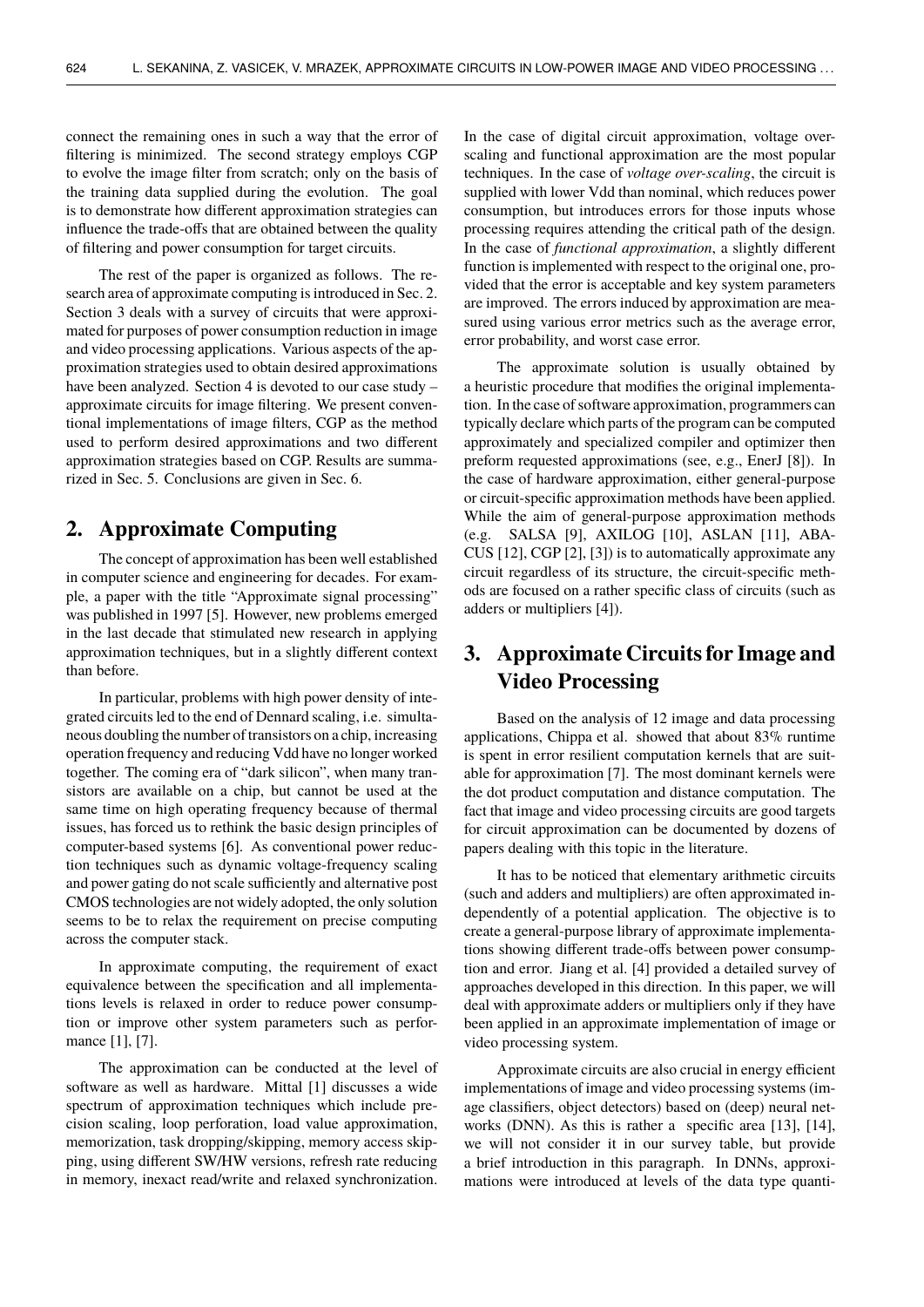| <b>Application Type</b> | Ref.   | <b>Module</b>         | Approx. Method<br><b>Approx. Component</b> |                  | <b>Approx.</b> Level | <b>Platform</b> |
|-------------------------|--------|-----------------------|--------------------------------------------|------------------|----------------------|-----------------|
|                         | $[26]$ | Median                | Comparators/Network                        | Ad hoc           | transistor           | <b>ASIC</b>     |
|                         | $[24]$ | Median                | Median                                     | CGP              | <b>RTL</b>           | <b>ASIC</b>     |
|                         | $[27]$ | Median                | Median                                     | CGP              | <b>RTL</b>           | <b>FPGA</b>     |
|                         | $[31]$ | Gaussian              | Multiplier                                 | Ad hoc           | gate                 | <b>ASIC</b>     |
| Filter                  | $[27]$ | Gaussian              | Adder, Multiplier                          | CGP              | gate                 | <b>FPGA</b>     |
|                         | $[27]$ | Sobel                 | Adder                                      | CGP              | gate                 | <b>FPGA</b>     |
|                         | $[32]$ | Sobel                 | OpenCL code                                | truncation       | <b>RTL</b>           | <b>FPGA</b>     |
|                         | $[11]$ | Sobel                 | Sobel                                      | <b>ASLAN</b>     | gate                 | <b>ASIC</b>     |
|                         | $[10]$ | Sobel                 | Verilog code                               | <b>AXILOG</b>    | <b>RTL</b>           | <b>ASIC</b>     |
|                         | $[16]$ | <b>SAD</b>            | <b>SAD</b>                                 | Logic Isolation  | gate                 | <b>ASIC</b>     |
| Metrics                 | [9]    | <b>SAD</b>            | <b>SAD</b>                                 | <b>SALSA</b>     | gate                 | <b>ASIC</b>     |
|                         | $[16]$ | <b>EUD</b>            | <b>EUD</b>                                 | LogicIsolation   | gate                 | <b>ASIC</b>     |
|                         | $[16]$ | <b>DCT</b>            | <b>DCT</b>                                 | Logic Isolation  | gate                 | <b>ASIC</b>     |
| <b>Transforms</b>       | $[16]$ | <b>FFT</b>            | <b>FFT</b>                                 | Logic Isolation  | gate                 | <b>ASIC</b>     |
|                         | $[9]$  | <b>DCT</b>            | <b>DCT</b>                                 | <b>SALSA</b>     | gate                 | <b>ASIC</b>     |
|                         | $[32]$ | <b>DCT</b>            | OpenCL code                                | truncation       | <b>RTL</b>           | <b>FPGA</b>     |
|                         | $[31]$ | <b>JPEG</b>           | Multiplier                                 | Ad hoc           | gate                 | <b>ASIC</b>     |
| <b>JPEG</b>             | $[29]$ | <b>DCT</b>            | Adder                                      | Ad hoc           | transistor           | <b>ASIC</b>     |
|                         | $[34]$ | <b>DCT</b>            | Adder/Multiplier                           | truncation/MINPS | full adders          | <b>ASIC</b>     |
|                         | $[12]$ | <b>Block Matching</b> | Verilog code                               | <b>ABACUS</b>    | <b>RTL</b>           | <b>ASIC</b>     |
| <b>MPEG</b>             | $[11]$ | <b>DCT</b>            | <b>DCT</b>                                 | <b>ASLAN</b>     | gate                 | <b>ASIC</b>     |
|                         | $[33]$ | <b>DCT</b>            | Adder/Subtractor                           | Ad hoc           | gate                 | <b>ASIC</b>     |
|                         | $[33]$ | <b>ME</b>             | Adder/Subtractor                           | Ad hoc           | gate                 | <b>ASIC</b>     |
|                         | $[28]$ | SAD in ME             | Adder                                      | Ad hoc           | gate                 | ASIC, FPGA      |
| <b>HEVC</b>             | $[30]$ | <b>DCT</b>            | <b>DCT</b>                                 | Ad hoc           | gate                 | <b>ASIC</b>     |
|                         | $[19]$ | <b>DCT</b>            | Adder/Subtractor                           | CGP              | gate                 | <b>ASIC</b>     |

SAD (Sum of Absolute Differences) ME (Motion Estimation) MINPS (Mixed Integer Nonlinear Problem Solver) DCT (Discrete Cosine Transform) FFT (Fast Fourier Transform) EUD (Euclidean distance)

**Tab. 1.** Circuits approximated in the area of image and video processing.

zation, microarchitecture (e.g. neurons insignificantly contributing to the quality of outputs can be removed), training algorithm (an iterative process which can be stopped when good enough results are obtained), the multiply-accumulatetransform circuits (where the design of approximate multipliers and adders for DNN applications represents an independent topic [15], [16]), and memory cells and architecture (where, e.g., less significant bits can be stored in energy efficient, but less reliable memory cells [17]). An ultralow power deep learning ASIC for IoT was implemented on a single chip, capable of performing 374 GOPS/W and consuming less than 300  $\mu$ W. However, performance of this solution is limited as it operates at 3.9 MHz only [18]. While specific low-power electronic circuits can be developed in ASICs (see, e.g., specialized on-chip memory cells and architecture in [18]) to minimize power consumption of DNN, the optimization of an FPGA solution has to be focused on microarchitecture and memory subsystem organization that are composed of (fixed and pre-defined) FPGA primitives.

In our survey, we will primarily focus on functional approximation which is less technology dependent and provides more predictable errors than voltage over scaling. The survey is based on representative papers published in 2011 – 2017 on key relevant conferences and in journals.

The result of our survey is presented in the form of table: Table 1 shows that the papers included into the survey are organized according to the Application Type, where the

following major application types were identified: Filters, Metrics, Transforms, image compression (JPEG), and video (de)coders (according to MPEG and HEVC standards). In these Application Types, we investigated:

- what is approximated, i.e. whether the approximation is performed at the level of components (such as adders, multipliers, comparators) or modules (such as filters, DCT and FFT created using these components),
- how the approximation is conducted, i.e. whether an ad hoc or general purpose method is taken,
- what is the level of abstraction, where an approximation is conducted, i.e. whether circuits are approximated at the transistor, gate, register-transfer (RT) or behavioral source code level, and
- target platform, i.e. an ASIC or FPGA.

It can be seen that less complex applications such as image filters can be holistically approximated as a single system. In the case of more complex applications, the design is firstly decomposed and selected components then undergo the approximation process. Some of them can even be removed to further reduce power consumption. The approximation is predominately conducted at the gate level, but there are tools (such as AXILOG, ABACUS and GRATER) in which requirements on the approximation are specified directly at the source code (RT or behavioral) level. The actual approx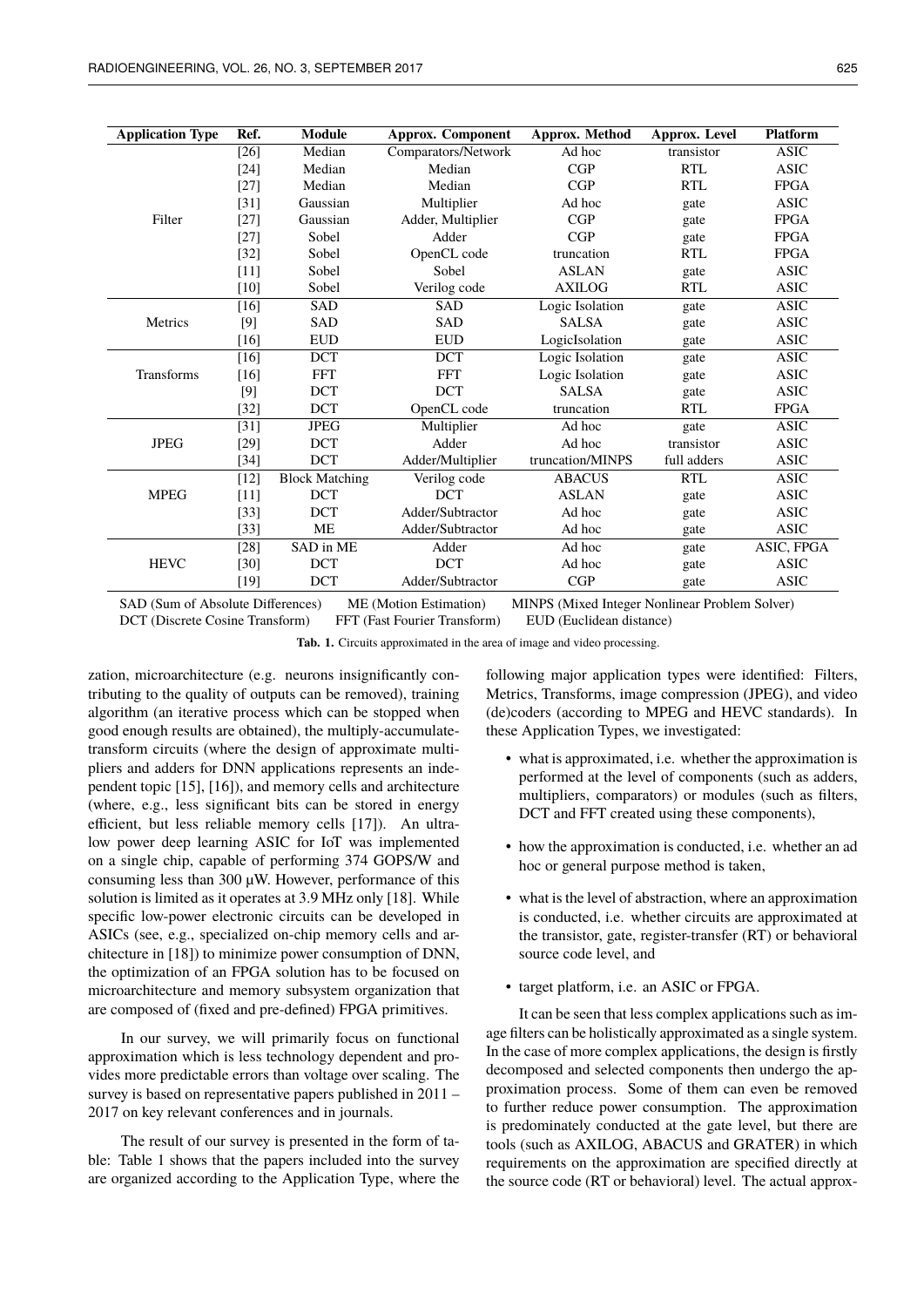imations are then performed internally by the tool during the synthesis and netlist optimization.

It remains unclear what is the best performing approximation approach in the area of image and video processing. Unfortunately, approximate solutions have been only compared with exact solutions, but almost never with other competitive approximate solutions.

# **4. Case Study**

The purpose of this case study is to compare the impact of two fundamentally different approximation strategies on the quality and power consumption of a selected module of an image processing system. We decided to approximate the circuits implementing the shot noise image filter. The approximations will be conducted by CGP which proved to be highly competitive with respect to other circuit approximation methods [3], [19].

Section 4.1 provides a brief overview of conventional implementations of median filters and their extensions. CGP is then introduced in Sec. 4.2. Two approximation strategies (AS) are proposed in Sec. 4.3: (AS1) CGP is employed to approximate circuit implementations of the considered filters. (AS2) CGP is used to holistically evolve desired image filters from scratch.

#### **4.1 Median Filters**

Conventional implementations of shot noise elimination filters are usually based on calculating the median over the pixels belonging to the filtering window.

The *median filter* (MF) is a special case of order statistic filters which may be implemented in several different ways [20]. In this paper, we will consider a pipelined implementation based on a median network which is suitable for high-performance applications. The median network consists of a sequence of *compare-and-swap* operations (Fig. 1). Each compare-and-swap (CS) operation acts as a small 2 input sorting network which produces a sorted sequence by outputting the minimum and maximum of the input values.

The *weighted median filter* is an extension of the common median filter, which gives more weight to some values within the filtering window. The *center weighted median filter* (CWMF) represents a special case in which only the central value of the window is counted with additional weight [21]. Compared to the median filter, this modification can preserve more details along the horizontal and vertical directions while suppressing additive white and/or impulsive-type noise.

The median filters uniformly replace the value of every pixel of the filtered image by the median of its neighbors. Consequently, in addition to the removal of noisy pixels, these filters also remove desirable details and thus smudge the resulting image. In order to address this problem, more advanced concepts were introduced. The *adaptive median*



**Fig. 1.** Pipelined implementation of 9-input median filter consisting of compare-and-swap (CS) blocks and registers (D). All CS blocks contain the output register.



**Fig. 2.** Adaptive median filter internally computing minimum, maximum and median over kernels with 3×3 and 5×5 pixels and determining the output value using Selector.

*filter* (AMF) represents a multi-level approach which tries to detect and subsequently replace corrupted pixels only [22]. At each level, filtering windows of different sizes are utilized. Usually, two levels working with the  $3 \times 3$  and  $5 \times 5$ filtering window, respectively, are sufficient to obtain a very good image quality (Fig. 2). Hardware implementation consists of two median filters, circuitry that determines minimal and maximal values for each filter window, delay buffers to compensate different latency of median filters and simple logic.

#### **4.2 Evolutionary Approximation**

CGP [23] is a form of genetic programming in which each candidate solution is modeled using a two-dimensional array of  $n_c \times n_r$  programmable  $n_a$ -input/ $n_b$ -output nodes whose functions are taken from a set *G*. The circuit utilizes  $n_i$  primary inputs and  $n_o$  primary outputs. A unique address is assigned to all primary inputs and to the outputs of all nodes to define an addressing system enabling circuit topologies to be specified (Fig. 3). As no feedback connections are allowed in the basic version of CGP, only combinational circuits can be created. Each candidate circuit is represented using the so-called chromosome which contains  $n_c \times n_r \times (n_a + n_b) + n_o$ integers. The  $(n_a + n_b)$  integers specify one programmable node:  $n_a$  integers specify destination addresses for its inputs and *n*<sup>b</sup> integers determine the function codes from *G*. All possible legal chromosomes constitute the search space.

The search is usually performed using a simple  $(1 + \lambda)$ evolutionary algorithm. In this algorithm, every new population consists of the best individual of the previous population and its  $\lambda$  offspring created using a mutation operator. This operator randomly modifies up to *h* randomly selected genes (integers) of the chromosome. The search is typically terminated after generating a given number of populations.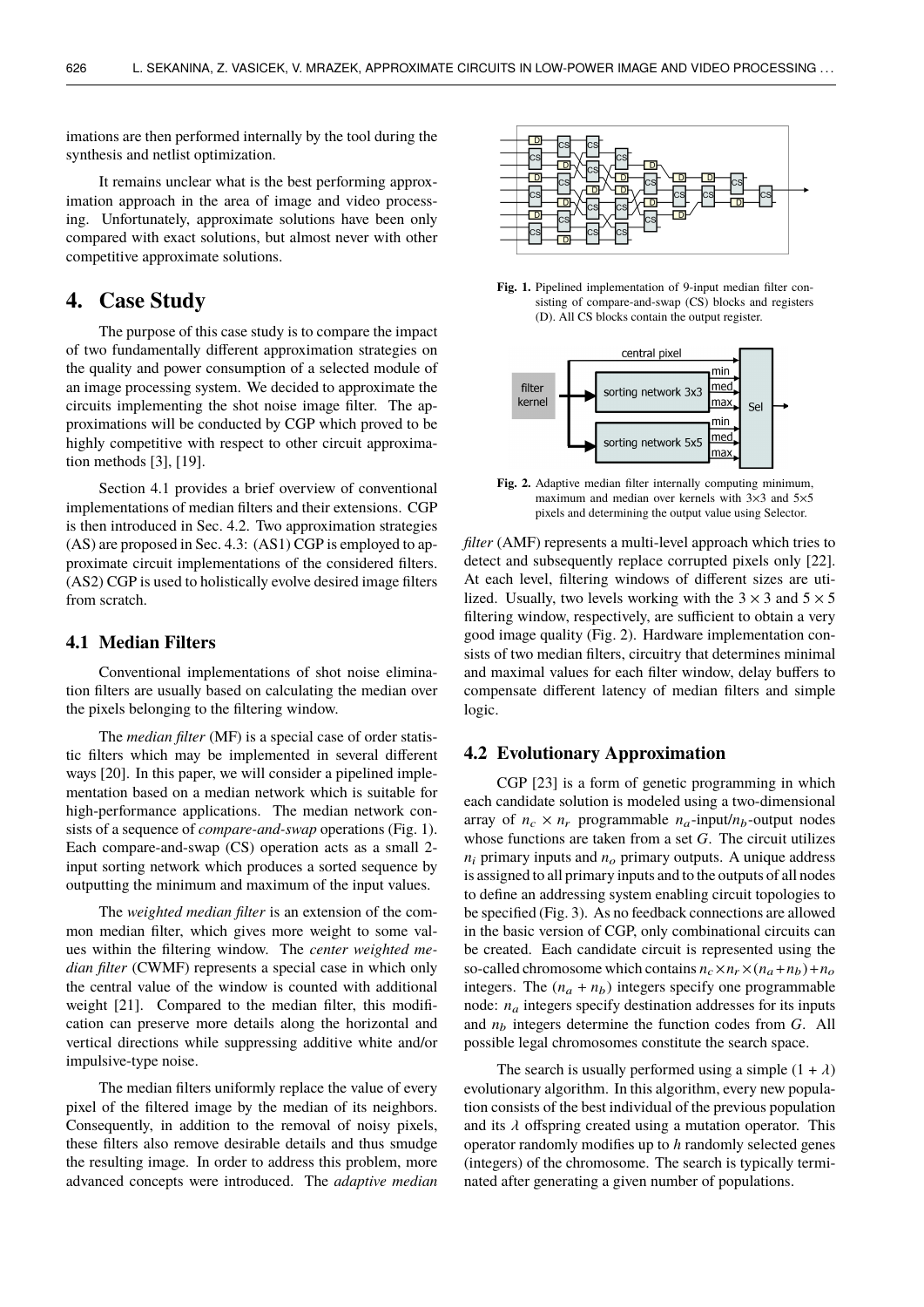

**Fig. 3.** An example of a simple filtering circuit (with filtering window 3×3 pixels) represented in CGP with parameters:  $n_i = 9$ ,  $n_o = 1$ ,  $n_c = 3$ ,  $n_r = 3$ ,  $n_a = 2$ ,  $n_b = 1$ ,  $G = \{ \text{buffer } (0), \text{ min } (1), \text{ max}(2) \}.$  Nodes 14, 16 and 17 are inactive. Chromosome: 1,8,2; 4,6,1; 2,6,0; 6,9,2; 10,11,0; 8,11,1; 12,13,1; 13,14,1; 13,14,1; 15.

In order to evaluate the population, each candidate solution is evaluated using the so-called fitness function. As the problem is in principle multi-objective (error versus power consumption or area), a suitable multi-objective optimization algorithm has to be taken [2], [3]. While the circuit area on a chip can be easily estimated by summing the areas of components involved in the circuit, the error computation is more time demanding (see next sections).

#### **4.3 Approximation Strategies based on CGP**

Two strategies are compared in this case study:

**AS1:** Since the median filter is implemented as a network of compare-and-swap operations, an obvious approximation strategy is to remove some of them and reconnect the remaining ones in such a way that the error of filtering is minimized. We propose to seed CGP with the best known implementations of median filters and evolve approximate median filters containing fewer comparators than needed in the fully functional implementation. The fitness is constructed according to [24]. AS1, therefore, works at the level of comparators.

**AS2:** The whole image filtering function is evolved with CGP from scratch. The function set *G* contains all suitable two-input components, not only the minimum and maximum functions. CGP thus holistically develops a new image filter with the aim to minimize the error of filtering on the training data. Following the approach developed for the evolutionary design of image filters [25], the error is measured by means of the *mean absolute error* (MAE) between the outputs  $O_f$ produced by a candidate filter and reference (golden) outputs *O*<sup>g</sup> for a given *training data set*, formally:

$$
MAE = \frac{1}{K} \sum_{i=1}^{K} |O_f(i) - O_g(i)|
$$
 (1)

where *K* is the number of filtered pixels.

As this approach is not biased by a conventional solution (median filter), there is a chance to discover an implementation showing better filtering properties and lower power consumption.

It has to be noticed that these approximation strategies differ from the approximate median filters proposed in the literature because: paper [26] utilizes approximate transistorlevel circuits to implement the comparators (our comparators are always exact) and papers [3], [27] do not initialize CGP with existing median implementations, but rather evolve approximate circuits form scratch using insufficient resources.

## **5. Results**

This section presents the setup used to perform desired approximations, parameters of evolved circuits and a comparison of approximate and original filters in terms of power consumption, area and filtering quality. In order to obtain parameters of evolved filters, we described the filters in VHDL and synthesized them using Synopsys Design compiler with 45 nm PDK. The filters were implemented as pipelined circuits with 8 bit operands. The goal of the synthesis was to produce implementations operating at least at 1 GHz. Section 5.1 deals with the implementation cost of conventional and approximate filters. The filtering quality is compared in Sec. 5.2.

#### **5.1 Implementation Cost**

**Conventional (Exact) Filters:** Table 2 summarizes the synthesis results for various median filters discussed in Sec. 4.1 – median filter operating on  $3 \times 3$  (5 $\times$ 5) filter window denoted as MF9 (MF25), center weighted median filter operating on  $3 \times 3$  pixels with the weight equal to 3 (CWMF9), and adaptive median filter (AMF25). While MF9 consists of 19 compare-and-swap operations (ops), AMF25 requires nearly ten times more operations. Each compare-and-swap operation is implemented using an 8-bit magnitude comparator and two 8-bit multiplexers. For each filter, the number of compare-and-swap operations, total power consumption and occupied area are presented. Contributions to power and area are given separately for registers and logic. The delay is intentionally omitted in all tables because timing constrains were met in all cases.

The key observation is that logic consumes less than 20% of the total power consumption. This is due to the pipeline nature of the circuits. The area on a chip increases with the increasing complexity (i.e. with the number of compare-and-swap operations) of the filters. As expected,

|                  |            | power [mW] |      |        |             | area [ $\mu$ m <sup>2</sup> × 10 <sup>3</sup> ] |        |
|------------------|------------|------------|------|--------|-------------|-------------------------------------------------|--------|
| filter           | <b>ODS</b> | total      | regs |        | logic total | regs                                            | logic  |
| MF9              | 19         | 6.8        | 80%  | $19\%$ | 7.8         | 65%                                             | 34%    |
| CWMF9            | 28         | 12.1       | 81%  | 18%    | 13.6        | $64\%$                                          | 35%    |
| MF <sub>25</sub> | 99         | 45.0       | 86%  | 13%    | 37.9        | .50%                                            | $49\%$ |
| AMF25            | 182        | 58.1       | 85%  | $14\%$ | 52.8        | 53%                                             | 46%    |

**Tab. 2.** Results of synthesis for conventional filters.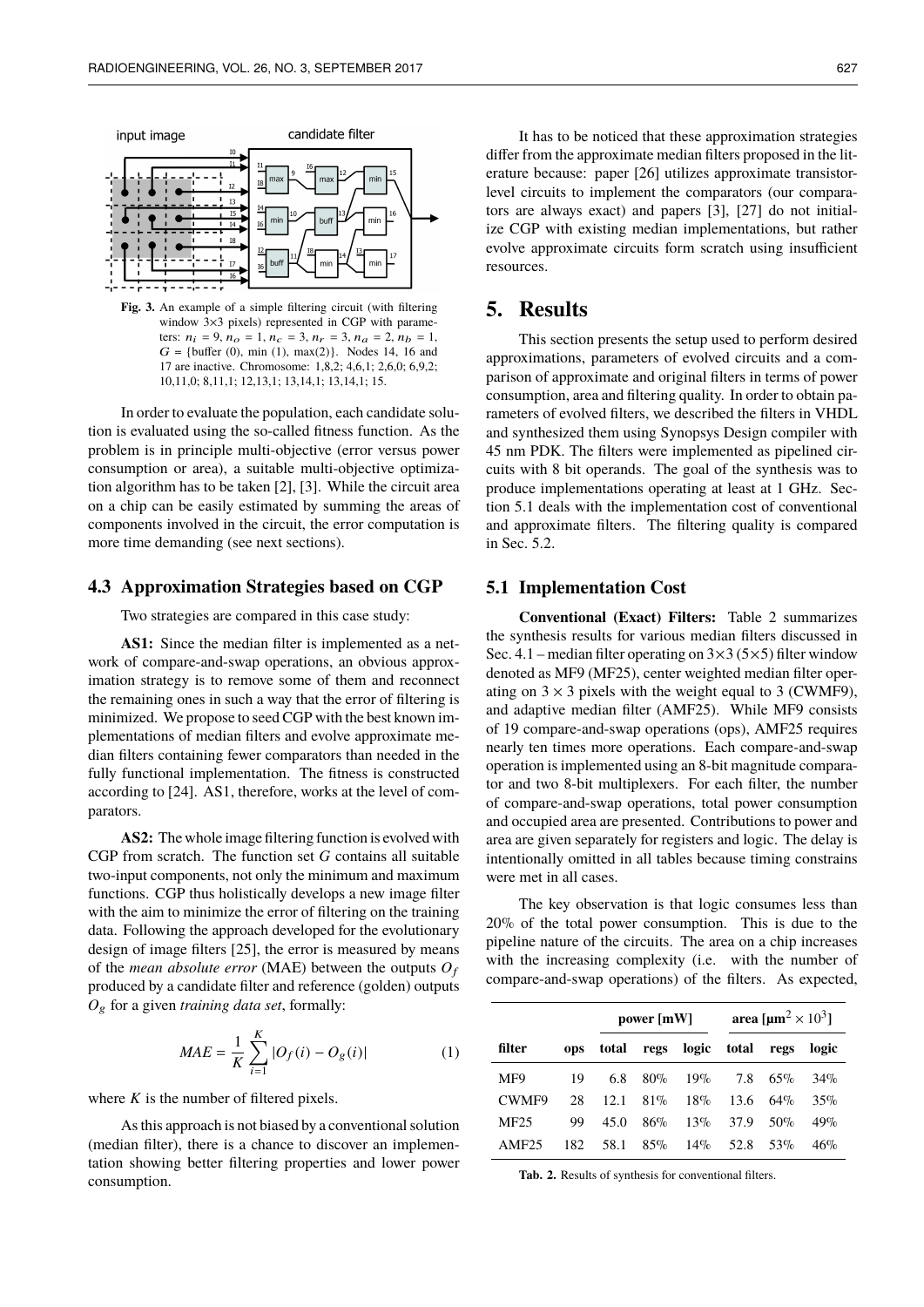the common median filter operating with  $3 \times 3$  pixels is the cheapest solution. If we extend the filter window to  $5 \times 5$ , the power consumption increases more than 6 times and the area on a chip increases nearly 5 times. The adaptive median filter represents the most complex and power-demanding filter in our study. Its power consumption is more than 8 times higher compared to MF9. The implementation costs of CWMF is between MF9 and MF25 since CWMF9 is, in fact, a median network with 11 inputs whose three inputs are connected to the central pixel of the filter window. The power as well as the area on a chip are doubled compared to MF9.

**Filters Approximated with AS1:** In order to obtain approximate median filters, CGP was seeded with the known optimal implementations of 9-input, 11-input and 25-input median networks exhibiting the minimal number of compareand-swap operations. CGP operated with  $n_a = n_b = 2$ ,  $\lambda = 20$ ,  $h = 5$ , and  $10^7$  (6.10<sup>5</sup> respectively) generations<br>were produced for 9-input (25-input respectively) circuits were produced for 9-input (25-input, respectively) circuits. The function set contained 8-bit compare-and-swap functions and identity function. The error was determined as the position distance with respect to the exact median according to [24]. The goal of CGP was to minimize the position error under constrained area (experimented with max. 20% – 95% area of the exact implementation). As the statistical evaluation of this type of evolutionary design has been performed in the literature [24], we will report just the best evolved solutions.

Several hundreds of approximate implementations were produced by CGP in total. We identified ten Pareto-dominant solutions for each type of filter and synthesized them using Synopsys Design compiler to obtain their electrical parameters. Table 3 summarizes the total number of operations, power consumption and area for selected approximate filters. The obtained reduction with respect to the (exact) original solution is included in the 'red.' columns.

Table 3 shows that pruning of the number of compareand-swap operations and their rearranging enables to significantly reduce not only the area on a chip but also the power consumption. The filtering quality will be reported in Sec. 5.2. For example, 9-input approximate median filter MF9 #9 exhibits a 75% reduction in power consumption and a 69% reduction in the area compared to the accurate optimal implementation. Overall, more than 75% of power budget is due to switching activity of registers. The majority of the area on a chip is utilized by registers.

Table 3 also includes parameters of approximate adaptive median filters. These approximate filters were obtained by replacing the exact 9-input median and 25-input median with their selected approximate implementations. The rest of the circuitry remained unchanged. Three variants of approximate adaptive median filter are presented – AMF25 #19, AMF25 #79 and AMF25 #99. The first variant consists of the exact 9-input approximate median network MF9, the second of approximate MF9 #7 and third employs MF9 #9. In all cases, approximate MF25#9 is employed. The approximate

|                   | ops   |        | power [mW] |      |      | area [ $\mu$ m <sup>2</sup> × 10 <sup>3</sup> ] |      |      |
|-------------------|-------|--------|------------|------|------|-------------------------------------------------|------|------|
| filter            | total | red.   | total      | red. | regs | total                                           | red. | regs |
| MF9               |       |        |            |      |      |                                                 |      |      |
| #5                | 15    | 21%    | 4.6        | 31%  | 78%  | 5.6                                             | 27%  | 68%  |
| #7                | 12    | 36%    | 3.0        | 55%  | 76%  | 4.1                                             | 48%  | 71%  |
| #9                | 8     | 57%    | 1.7        | 75%  | 75%  | 2.4                                             | 69%  | 73%  |
| CWMF9             |       |        |            |      |      |                                                 |      |      |
| #5                | 25    | $10\%$ | 8.7        | 27%  | 80%  | 10.3                                            | 24%  | 66%  |
| #7                | 19    | $32\%$ | 6.9        | 43%  | 82%  | 7.7                                             | 42%  | 63%  |
| #9                | 13    | 53%    | 3.6        | 70%  | 78%  | 4.5                                             | 66%  | 68%  |
| MF <sub>25</sub>  |       |        |            |      |      |                                                 |      |      |
| #6                | 64    | 35%    | 32.5       | 27%  | 89%  | 26.4                                            | 30%  | 45%  |
| #8                | 50    | 49%    | 20.1       | 55%  | 87%  | 17.7                                            | 53%  | 51%  |
| #9                | 42    | 57%    | 14.5       | 67%  | 81%  | 16.4                                            | 56%  | 64%  |
| AMF <sub>25</sub> |       |        |            |      |      |                                                 |      |      |
| #19               | 125   | 31%    | 27.6       | 52%  | 81%  | 31.4                                            | 40%  | 64%  |
| #79               | 118   | 35%    | 23.9       | 58%  | 81%  | 27.7                                            | 47%  | 64%  |
| #99               | 114   | 37%    | 22.5       | 61%  | 81%  | 26.0                                            | 50%  | 64%  |

**Tab. 3.** Results of synthesis for filters approximated in AS1.

AMFs occupy nearly half of the area and achieve up to 61% power saving with respect to AMF.

**Filters Approximated with AS2:** CGP started with a randomly generated initial population and used two-input 8-bit functions (such as minimum, maximum, addition, absolute difference, conditional assignment) and other settings  $(n_c = 7, n_r = 9, n_a = 2, n_b = 1, \lambda = 7, h = 15)$  according to [25]. All filters were evolved using fitness function (eq. 1) and appropriate training and golden images consisting of <sup>384</sup>×256 pixels, i.e. *<sup>K</sup>* <sup>=</sup> <sup>98</sup>, 304.

Parameters of the best performing filters evolved under AS2 are summarized in Tab. 4. Two noise-specific filters are included in our comparison – a salt-and-pepper noise filter (denoted EVO #1) and a random-valued impulse noise filter (denoted EVO #2). Please, refer to Sec. 5.2 for details dealing with noise description. Both filters operate on the filter window consisting of  $5 \times 5$  pixels. EVO #1 consists of 27 8-bit components (including 17 min/max functions) and occupies approximately the same area as MF9 but consumes about 50% more power. This is an interesting result because it operates on nearly three times higher number of inputs. EVO #2 is a more complex circuit having 33 8-bit components (including 20 min/max functions). Considering the fact that both filters have 25 inputs, they exhibit significantly lower implementation cost and power compared to MF25. Their filtering quality will be discussed in Sec. 5.2.

In order to improve the quality of output images, an ensemble of filters is often employed. In this evaluation, a bank of filters was constructed using 3 best filters evolved for each type of noise [25] (i.e. BNK #1 for salt-and-peper and BNK #2 for random shot noise). As Fig. 4 shows these filters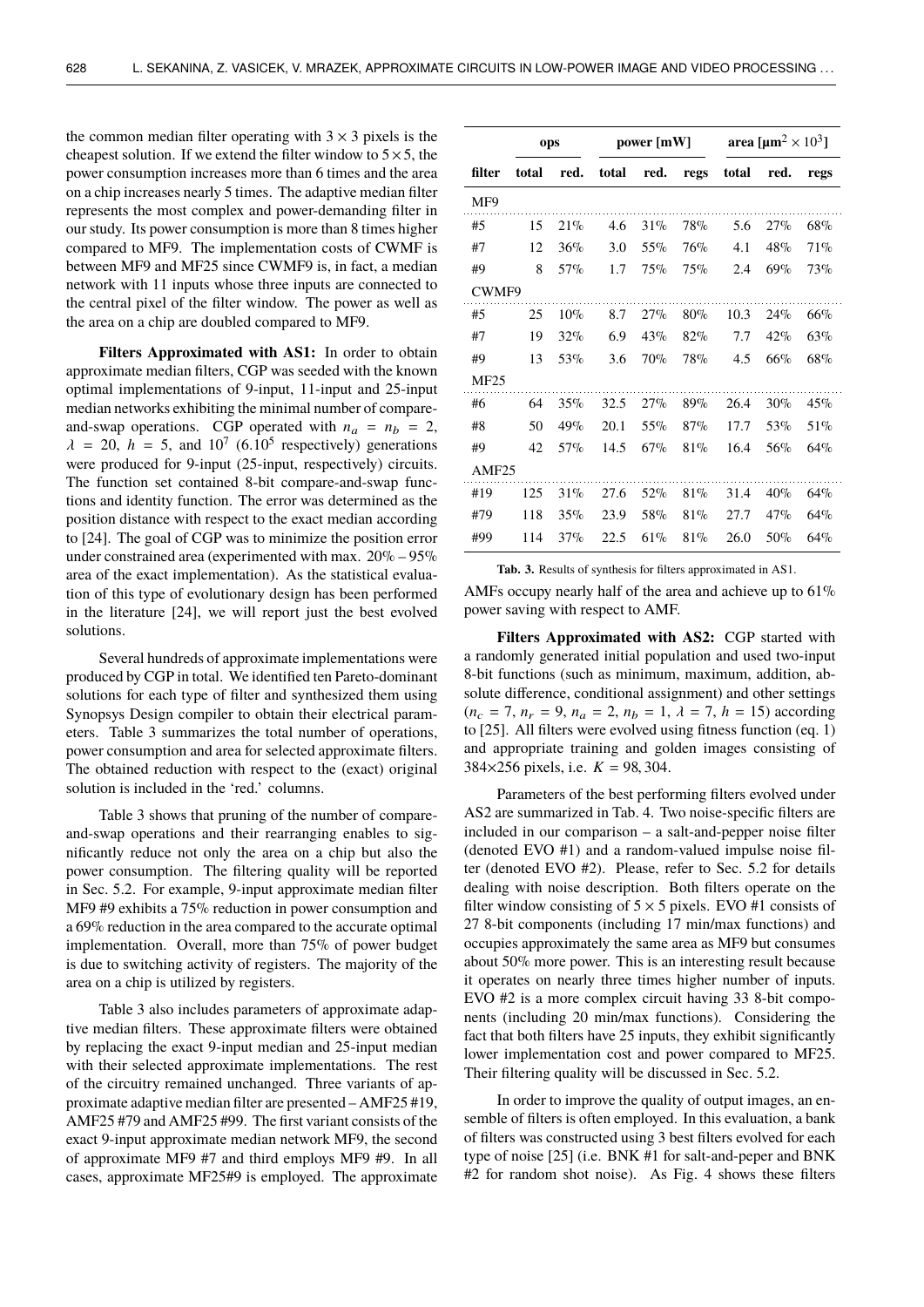|           | power [mW] |        |                 | area [ $\mu$ m <sup>2</sup> × 10 <sup>3</sup> ] |            |       |
|-----------|------------|--------|-----------------|-------------------------------------------------|------------|-------|
| filter    | total      | regs   |                 | logic total                                     | regs       | logic |
| EVO#1     | 10.2       |        | $86\%$ 13\% 7.5 |                                                 | 55%        | 44%   |
| BNK#1     | 39.7       | $90\%$ | $9\%$           |                                                 | $25.5$ 45% | 54%   |
| $EVO \#2$ | 16.1       | 85%    | $14\%$          | 11.8                                            | 55%        | 44%   |
| BNK #2    | 52.5       | 90%    | $9\%$           | 33.3                                            | 44%        | 55%   |

**Tab. 4.** Results of synthesis for filters approximated in AS2.

filter 1 (5x5) filter filter  $2(5x5)$ Sel kernel  $(5x5)$ filter  $3(5x5)$ 

**Fig. 4.** Bank of filters composed of 3 different evolved filters.



**Fig. 5.** Mean PSNR on 30 test images and different noise intensities obtained for conventional and approximate filters: salt-and-pepper noise (left) and impulse noise (right).



**Fig. 6.** Mean PSNR and power consumption of selected image filters: salt-and-pepper noise (left) and impulse noise (right).

operate in parallel over the filter window. If the majority of the filters of the bank indicates that the processed pixel is a shot, then the median value is calculated from the outputs of these filters and sent to the primary output of the bank. Otherwise, the original value of the processed pixel is sent to the primary output of the bank. While BNK #1 occupies significantly lower area on a chip compared to MF25 or AMF25, BNK#2 is comparable to AMF25.

#### **5.2 Filtering Quality**

The quality of the proposed filters was evaluated using a set of 30 test images corrupted by means of two common types of noise – salt-and-pepper noise and random shot noise.

While the salt-and-pepper noise removal represents a typical benchmark problem which can be satisfactory addressed using adaptive median filter, the random shot noise removal is known to be a significantly harder problem. The reason is that the values of noisy pixels for salt-and-pepper noise are equal to either 0 or 255. In the case of the random shot noise, a noisy pixel can gain an arbitrary value from the whole range (i.e.  $0 - 255$ ). Therefore, it is more difficult to detect this noise because the deviation of a noise pixel can be very close to its original value.

Figure 5 shows the filtering quality of common and approximate filters in terms of the mean peak signal-to-noise ratio (PSNR). As 7 noise intensities (ranging from 1% to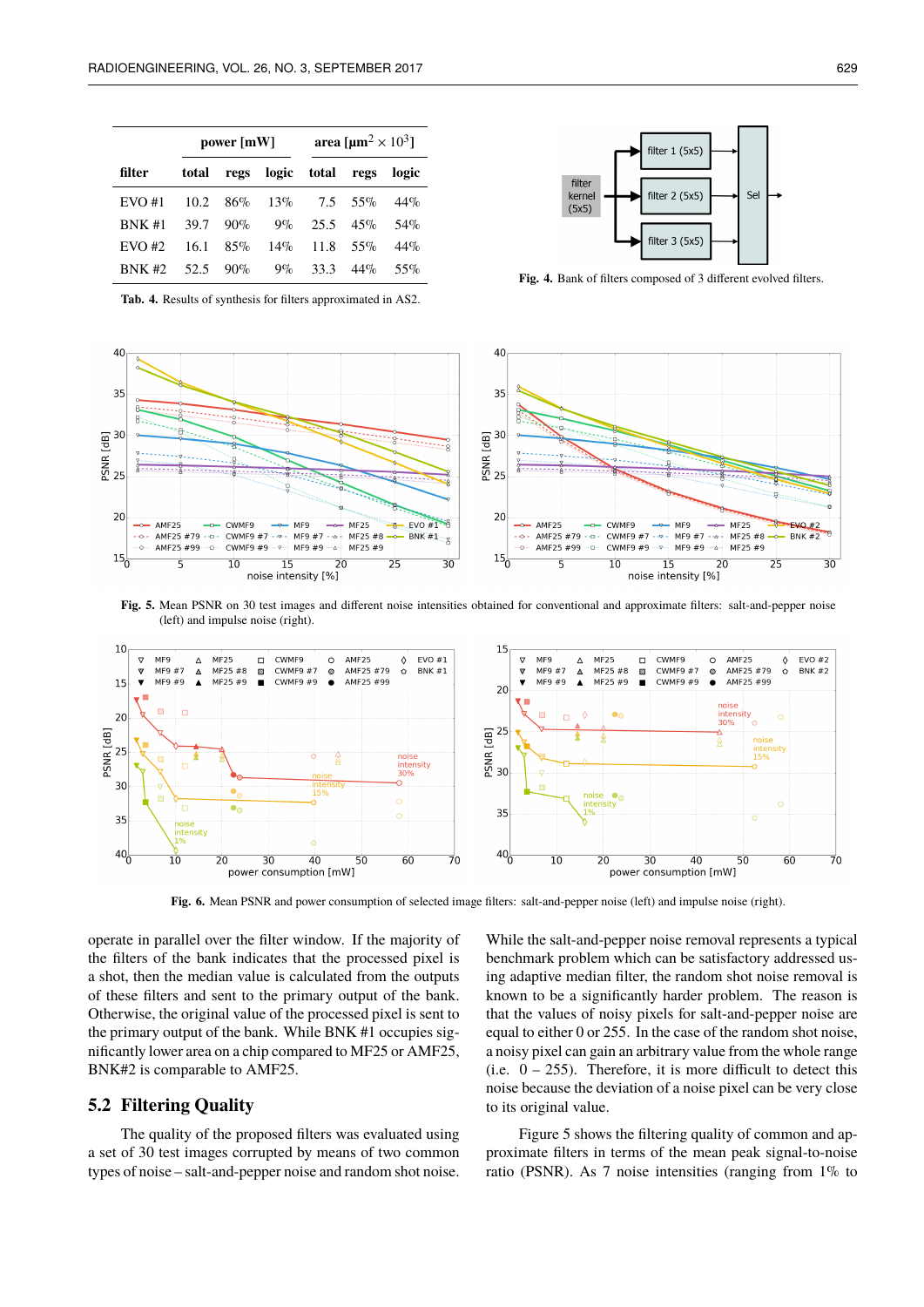30%) were considered, every filter was, in fact, applied to 2 (noise type)  $\times$  30 (images)  $\times$  7 (noise intensity) = 420 images. Resulting trade-offs between power consumption and filtering quality for noise intensity  $1\%$ ,  $15\%$  and  $30\%$  are illustrated in Fig. 6.

The most interesting observations are as follows. Regarding the filtering quality, the mean PSNR indicates that filters evolved in AS2 significantly outperform other filters especially if the noise intensity is lower (15-20% depending on the noise type). For highly corrupted images, the bank of evolved filters can be employed to even improve the quality of filtering.

AMF performs well on salt-and-pepper noise, but it is rather poor for random shot noise; however, it is a very expensive solution. When approximate filters are introduced to AMF, the mean PSNR remains practically the same as for AMF25. The output quality depends mainly on the quality of MF9 (see the resulting PSNR for AMF25 #79 and AMF25 #99), but the difference is below 1 dB even when MF9 #9 consisting of eight compare-and-swap operations was employed. Anyway, approximate versions of AMF significantly reduced power consumption of the original AMF. It has to be emphasized that filters evolved in AS2 still consume only around 50% of the power budget of AMF25#19.

CWMF9 and its approximations provide very good results for random shot noise. Hence, CWMF9 (or CWMF#7 having a slightly worse PSNR) seems to be a solution of the first choice for energy constrained applications because it provides 25% benefit in power compared to EVO#2.

If low power consumption is the key design objective then approximate versions of MF9 show the best trade-off.

### **6. Conclusions**

On the basis of the literature survey, we reported approximate circuits and approximation methods that have been applied in the area of image and video processing. We observed that the approximations are conducted at different levels of abstraction (from transistors via gates to RT) and focused either on the whole modules (such as filters or DCT) or elementary components (such as adders and multipliers) of these modules. In addition to ad hoc approximation methods, many general-purpose approximation methods have been used. Only in rare cases the approximation methods were mutually compared in terms of quality of produced approximate circuits.

In order to investigate the impact of approximation methods on the quality of resulting approximate circuits, the median circuit approximation problem was chosen. We compared two CGP-based approximation strategies based on removing and rearranging some components (AS1) and complete redesigning of the circuit (AS2). Three conventional median-based circuits (MF, CWMF, and AMF) were included to our study. The approximations were performed for two types of noise and evaluated for 7 noise intensities.

As all circuits were implemented as pipelined structures operating at least at 1 GHz, the approximation and optimization was focused on obtaining the best trade-offs between power consumption and filtering error. In the case of AS1, approximate circuits consistently show slightly worse filtering quality, but significantly reduced power consumption with respect to their exact counterparts. The best trade-offs were obtained with AS2, i.e. when CGP was not biased by conventional designs and could deliver new well-optimized filtering structures.

We can conclude that complete resynthesizing of the circuit rather than approximating a conventional solution provides better trade-offs, especially if good filtering quality is desired. While this approach (SA2) was applicable to image filtering circuits, it is not currently applicable for complex circuits (such as the whole HEVC coder) because the design process based on CGP is not fully scalable. Improving its scalability will be one of our future research objectives.

# **Acknowledgments**

This work was supported by Czech science foundation project GA16-17538S.

# **References**

- [1] MITTAL, S. A survey of techniques for approximate computing. *Journal ACM Computing Surveys (CSUR)*, 2016, vol. 48, no. 4, p. 62:1– 62:33. DOI: 10.1145/2893356
- [2] MRAZEK, V., HRBACEK, R., VASICEK, Z., et al. Evoapprox8b: Library of approximate adders and multipliers for circuit design and benchmarking of approximation methods. In *Proceedings of the Design, Automation & Test in Europe Conference & Exhibition (DATE)*. 2017, p. 258–261. DOI: 10.23919/DATE.2017.7926993
- [3] VASICEK, Z., SEKANINA, L. Evolutionary approach to approximate digital circuits design. *IEEE Transactions on Evolutionary Computation*, 2015, vol. 19, no. 3, p. 432–444. DOI: 10.1109/TEVC.2014.2336175
- [4] JIANG, H., LIU, C., LIU, L., et al. A review, classification and comparative evaluation of approximate arithmetic circuits. *ACM Journal on Emerging Technologies in Computing Systems*, 2017, p. 1–37.
- [5] NAWAB, S. H., OPPENHEIM, A. V., CHANDRAKASAN, A. P., et al. Approximate signal processing. *Journal of VLSI signal processing systems for signal, image and video technology*, 1997, vol. 15, no. 1, p. 177–200. DOI: 10.1023/A:1007986707921
- [6] MARKOV, I. L. Limits on fundamental limits to computation. *Nature*, 2014, vol. 512, p. 147–154. DOI: 10.1038/nature13570
- [7] CHIPPA, V. K., CHAKRADHAR, S. T., ROY, K., et al. Analysis and characterization of inherent application resilience for approximate computing. In *Proceedings of the 50th Annual Design Automation Conference (DAC'13)*. 2013, p. 1–9. DOI: 10.1145/2463209.2488873
- [8] SAMPSON, A., DIETL, W., FORTUNA, E., et al. EnerJ: Approximate data types for safe and general low-power computation. In *Proceedings of the 32nd ACM SIGPLAN Conference on Programming Language Design and Implementation*. 2011, p. 164–174. DOI: 10.1145/1993498.1993518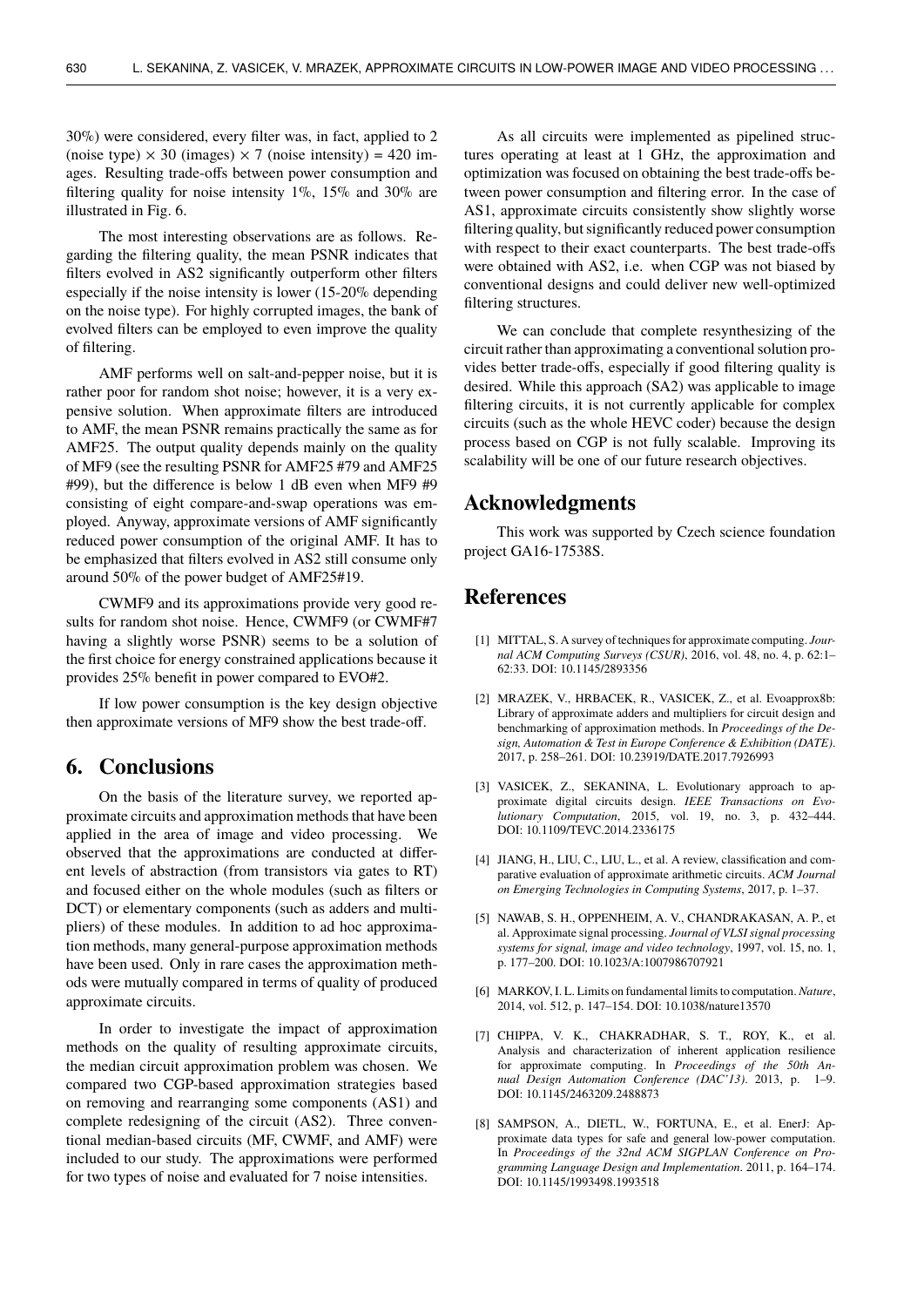- [9] VENKATARAMANI, S., SABNE, A., KOZHIKKOTTU, V. J., et al. SALSA: Systematic logic synthesis of approximate circuits. In *Proceedings of the 49th Annual Design Automation Conference (DAC'12)*. 2012, p. 796–801. DOI: 10.1145/2228360.2228504
- [10] YAZDANBAKHSH, A., MAHAJAN, D., THWAITES, B., et al. Axilog: Language support for approximate hardware design. In *Proceedings of the Design, Automation and Test in Europe (DATE)*. 2015, p. 1–6. DOI: 10.7873/DATE.2015.0513
- [11] RANJAN, A., RAHA, A., VENKATARAMANI, S., et al. ASLAN: Synthesis of approximate sequential circuits. In *Proceedings of the Conference on Design, Automation and Test in Europe (DATE'14)*. 2014, p. 1–6. DOI: 10.7873/DATE.2014.377
- [12] NEPAL, K., HASHEMI, S., TANN, H., et al. Automated highlevel generation of low-power approximate computing circuits. *IEEE Transactions on Emerging Topics in Computing*, 2016, no. 1, p. 1–13. DOI: 10.1109/TETC.2016.2598283
- [13] ESMAEILZADEH, H., SAMPSON, A., CEZE, L., et al. Neural acceleration for general-purpose approximate programs. *Communications of the ACM*, 2015, vol. 58, no. 1, p. 105–115. DOI: 10.1145/2589750
- [14] PANDA, P., SENGUPTA, A., SARWAR, S. S., et al. Invited cross-layer approximations for neuromorphic computing: From devices to circuits and systems. In *Proceedings of the 2016 53nd ACM/EDAC/IEEE Design Automation Conference (DAC)*. 2016, p. 1–6. DOI: 10.1145/2897937.2905009
- [15] MRAZEK, V., SARWAR, S. S., SEKANINA, L., et al. Design of power-efficient approximate multipliers for approximate artificial neural networks. In *Proceedings of the IEEE/ACM International Conference on Computer-Aided Design*. 2016, p. 811–817. DOI: 10.1145/2966986.2967021
- [16] SHUBHAM JAINA, S. V., RAGHUNATHANC, A. Approximation through logic isolation for the design of quality configurable circuits. In *Proceedings of the Design, Automation & Test in Europe Conference and Exhibition (DATE)*. 2016, p. 1–6. DOI: 10.3850/9783981537079\_0416
- [17] SRINIVASAN, G., WIJESINGHE, P., SARWAR, S. S., et al. Significance driven hybrid 8t-6t sram for energy-efficient synaptic storage in artificial neural networks. In *Proceedings of the Design, Automation Test in Europe Conference Exhibition (DATE)*. 2016, p. 151–156. DOI: 10.3850/9783981537079 0909
- [18] BANG, S., WANG, J., LI, Z., et al. 14.7 A 288µw programmable deep-learning processor with 270KB on-chip weight storage using non-uniform memory hierarchy for mobile intelligence. In *Proceedings of the IEEE International Solid-State Circuits Conference*. 2017, p. 250–251. DOI: 10.1109/ISSCC.2017.7870355
- [19] VASICEK, Z., MRAZEK, V., SEKANINA, L. Towards low power approximate DCT architecture for HEVC standard. In *Proceedings of the Design, Automation & Test in Europe Conference & Exhibition (DATE)*. 2017, p. 1576–1581. DOI: 10.23919/DATE.2017.7927241
- [20] HUANG, T., YANG, G., TANG, G. A fast two-dimensional median filtering algorithm. *IEEE Transactions on Acoustics, Speech, and Signal Processing*, 1979, vol. 27, no. 1, p. 13–18. DOI: 10.1109/TASSP.1979.1163188
- [21] KO, S., LEE, Y. Center weighted median filters and their applications to image enhancement. *IEEE Transactions on Circuits and Systems*, 1991, vol. 15, p. 984–993. DOI: 10.1109/31.83870
- [22] HWANG, H., HADDAD, R. Adaptive median filters: New algorithms and results. *IEEE Transactions on Image Processing*, 1995, vol. 4, no. 4, p. 499–502. DOI: 10.1109/83.370679
- [23] MILLER, J. F. *Cartesian Genetic Programming*. Springer-Verlag, 2011. DOI: 10.1007/978-3-642-17310-3
- [24] VASICEK, Z., MRAZEK, V. Trading between quality and nonfunctional properties of median filter in embedded systems. *Genetic Programming and Evolvable Machines*, 2017, vol. 18, no. 1, p. 45–82. DOI: 10.1007/s10710-016-9275-7
- [25] VASICEK, Z., BIDLO, M., SEKANINA, L. Evolution of efficient real-time non-linear image filters for FPGAs. *Soft Computing*, 2013, vol. 17, no. 11, p. 2163–2180. DOI: 10.1007/s00500-013-1040-8
- [26] MONAJATI, M., FAKHRAIE, S. M., KABIR, E. Approximate arithmetic for low-power image median filtering. *Circuits, Systems, and Signal Processing*, 2015, vol. 34, no. 10, p. 3191–3219. DOI: 10.1007/s00034-015-9997-4
- [27] VASICEK, Z., MRAZEK, V., SEKANINA, L. Evolutionary functional approximation of circuits implemented into FPGAs. In *Proceedings of the IEEE Symposium Series on Computational Intelligence, Evolvable Systems (SSCI ICES)*. 2016, p. 1–8. DOI: 10.1109/SSCI.2016.7850173
- [28] EL-HAROUNI, W., REHMAN, S., PRABAKARAN, B. S., et al. Embracing approximate computing for energy-efficient motion estimation in high efficiency video coding. In *Proceedings of the Design, Automation & Test in Europe Conference & Exhibition (DATE)*. 2017, p. 1384–1389. DOI: 10.23919/DATE.2017.7927209
- [29] GUPTA, V., MOHAPATRA, D., RAGHUNATHAN, A., et al. Low-power digital signal processing using approximate adders. *IEEE Transactions on Computer-Aided Design of Integrated Circuits and Systems*, 2017, vol. 32, no. 1, p. 124–137. DOI: 10.1109/TCAD.2012.2217962
- [30] JRIDI, M., MEHER, P. A scalable approximate dct architectures for efficient HEVC compliant video coding. *IEEE Transactions on Circuits and Systems for Video Technology*, 2016, p. 1–10. DOI: 10.1109/TCSVT.2016.2556578
- [31] KULKARNI, P., GUPTA, P., ERCEGOVAC, M. D. Trading accuracy for power in a multiplier architecture. *Journal of Low Power Electronics*, 2011, vol. 7, no. 4, p. 490–501. DOI: 10.1166/jolpe.2011.1157
- [32] LOTFI, A., RAHIMI, A., YAZDANBAKHSH, A., et al. Grater: An approximation workflow for exploiting data-level parallelism in FPGA acceleration. In *Proceedings of the Design, Automation & Test in Europe Conference & Exhibition (DATE)*. 2016, p. 1279–1284. DOI: 10.3850/9783981537079\_0805
- [33] RAHA, A., JAYAKUMAR, H., RAGHUNATHAN, V. A power efficient video encoder using reconfigurable approximate arithmetic units. In *Proceedings of the 27th International Conference on VLSI Design and 13th International Conference on Embedded Systems*. 2014, p. 324–329. DOI: 10.1109/VLSID.2014.62
- [34] SNIGDHA, F. S., SENGUPTA, D., HU, J., et al. Optimal design of JPEG hardware under the approximate computing paradigm. In *Proceedings of the 53rd Annual Design Automation Conference (DAC)*. 2016, p. 106:1–106:6. DOI: 10.1145/2897937.2898057

# **About the Authors . . .**

**Lukáš SEKANINA** received all his degrees (Ing. in 1999, Ph.D in 2002) from Brno University of Technology, Czech Republic. He was awarded with the Fulbright scholarship to work with NASA Jet Propulsion Laboratory at Caltech in 2004. Prof. Sekanina was a visiting professor with CEI UPM Madrid (2012), Pennsylvania State University, Erie (2001) and visiting researcher with Department of Informatics, University of Oslo (2001). He has served as an associate editor of IEEE Transactions on Evolutionary Computation (2011-2014), Genetic Programming and Evolvable Machines